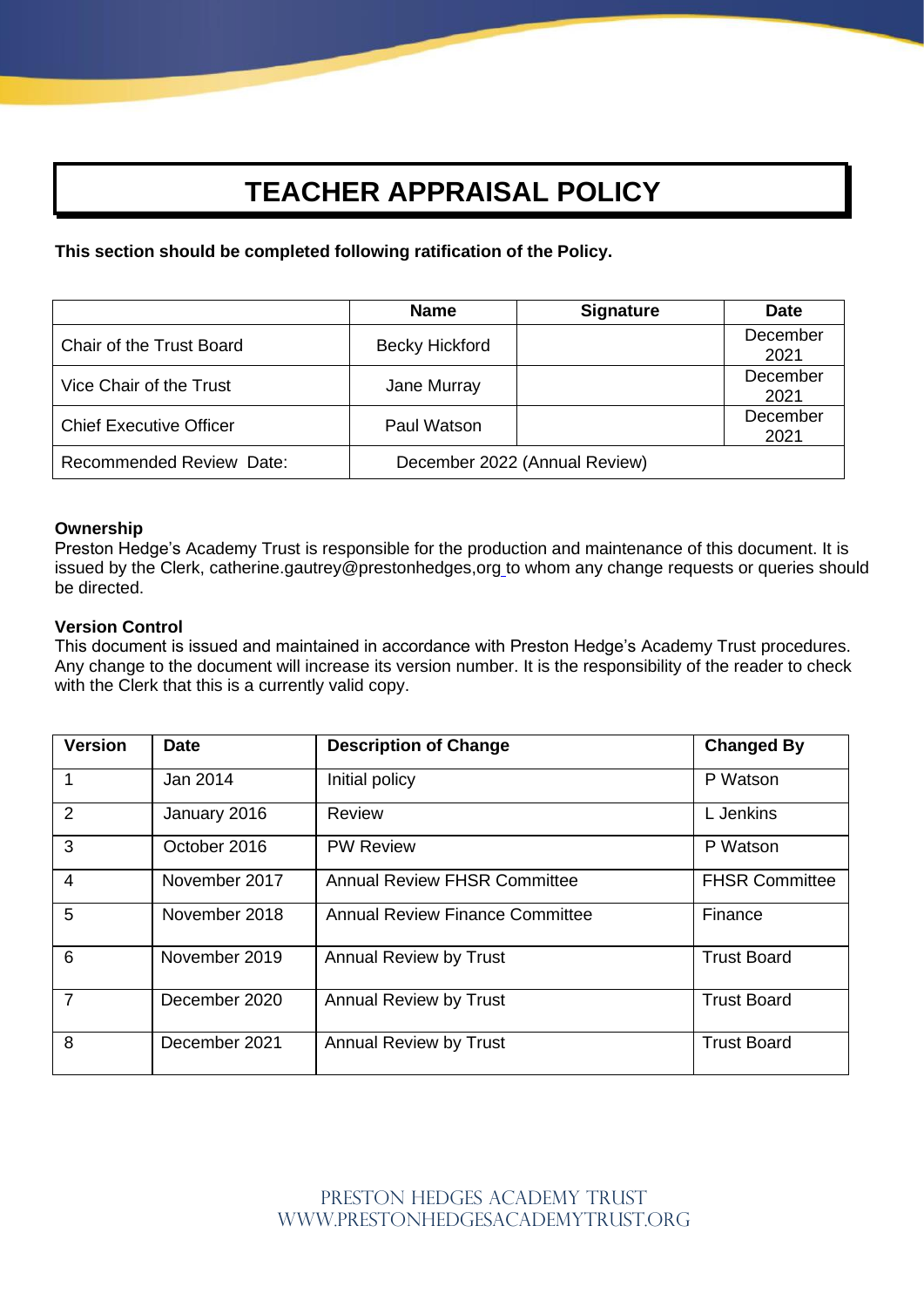Policy for appraising teacher performance.

# **Purpose**

This policy sets out the framework for a clear and consistent assessment of the overall performance of teachers, including Trust leaders and for supporting their development within the context of the Trust and school plan for improving educational provision and performance, and the standards expected of teachers.

# **Appraisal**

Appraisal will be a supportive and developmental process designed to ensure that all teachers and Trust leaders have the skills and support they need to carry out their role effectively. It will help to ensure that teachers are able to continue to improve their professional practice and to develop as teachers.

# **The appraisal period**

The appraisal period will run for twelve months from the end of December to the end of December with all associated paperwork and decisions completed by the end of term 2. This is to enable us time to produce personalised and valuable written feedback.

Teachers who are employed on a fixed term contract of less than one year will have their performance managed in accordance with the principles underpinning this policy. The length of the period will be determined by the duration of their contract.

## **Appointing appraisers**

Trust leaders will be appraised by the Trust Board, supported by a suitably skilled and/or experienced external adviser who has been appointed by the Trust Board for that purpose**.**

The task of appraising the Trust leaders including the setting of objectives, will be delegated the Trust Appraisal Group.

The Principal will decide which leaders appraise other teachers and staff.

### **Setting objectives**

Trust leaders objectives will be set by the Trust Board after consultation with the external adviser and Trust Appraisal Group

Objectives for each teacher will be set before, or as soon as practicable after, the start of each appraisal period. The objectives set for each teacher, will be Specific, Measurable, Achievable, Realistic and Timebound and will be appropriate to the teacher's role and level of experience. The appraiser and teacher will seek to agree the objectives but, if that is not possible, the appraiser will determine the objectives. Objectives may be revised if circumstances change.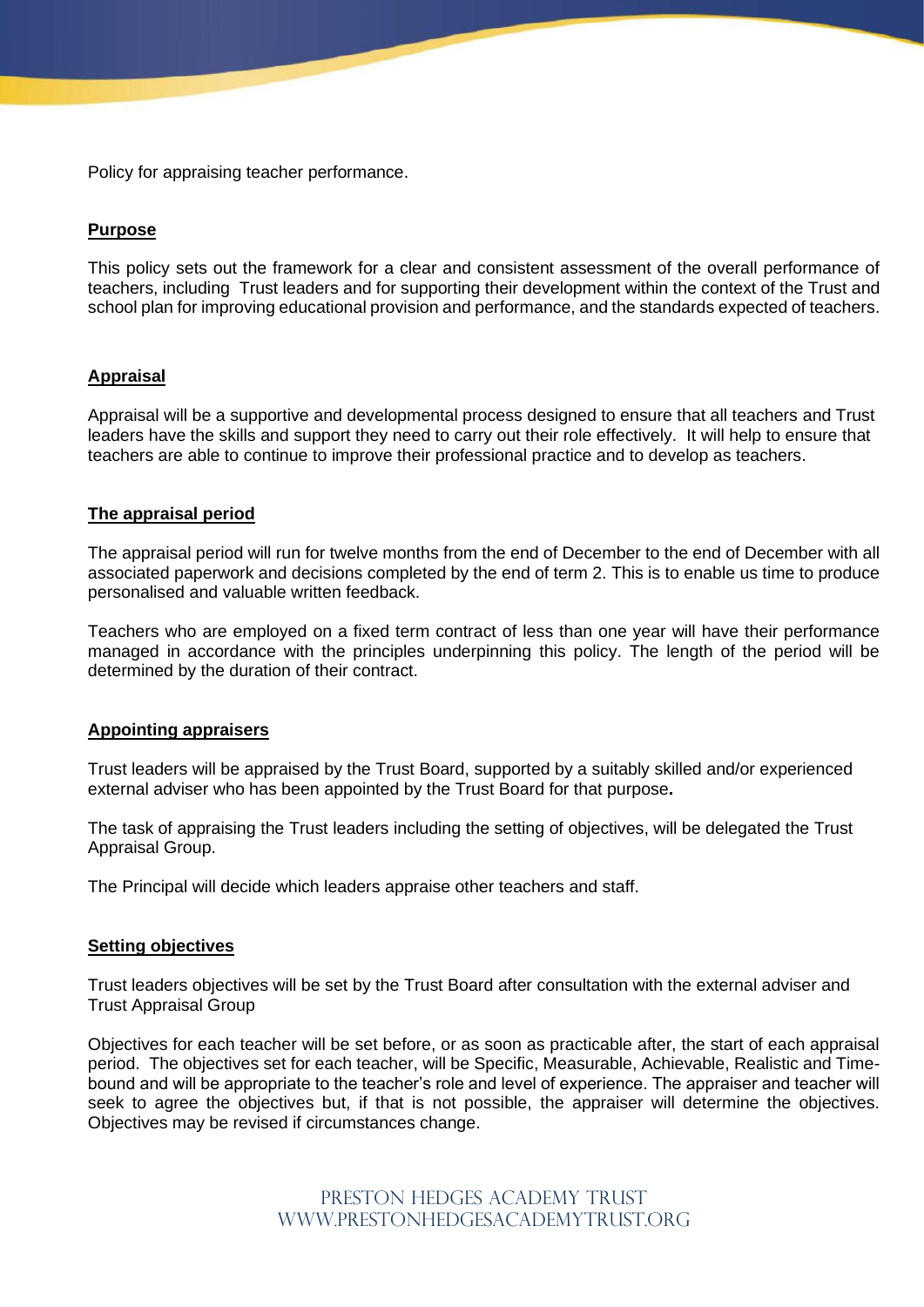The objectives set for each teacher will, if achieved, contribute to the school's plans for improving the trust and school's educational provision and performance and improving the education of pupils within the Trust.

Before, or as soon as practicable after, the start of each appraisal period, each teacher will be informed of the standards against which that teacher's performance in that appraisal period will be assessed.

# **Reviewing performance**

## **Observation**

The Preston Hedge's Academy Trust believe that observation of classroom practice and other responsibilities is important both as a way of assessing teachers' performance in order to identify any particular strengths and areas for development they may have and of gaining useful information which can inform school improvement more generally. All observation will be carried out in a supportive fashion.

Teachers' performance will be regularly observed but the amount and type of classroom observation will depend on the individual circumstances of the teacher and the overall needs of the school. Classroom observation will be carried out by Senior Leaders. In addition to formal observation, Principals or other leaders may "drop in" in order to evaluate the standards of teaching and to check that high standards of professional performance are established and maintained. The length and frequency of "drop in" observations will vary depending on specific circumstances

Teachers (including the Principal) who have responsibilities outside the classroom should also expect to have their performance of those responsibilities observed and assessed.

The Trust also employs a School Improvement Partner, who will observe and drop into lessons with Trust leaders at regular points in the academic year.

## **Development and support**

Appraisal is a supportive process which will be used to inform continuing professional development. The school wishes to encourage a culture in which all teachers take responsibility for improving their teaching through appropriate professional development. Professional development will be linked to school improvement priorities and to the ongoing professional development needs and priorities of individual teachers. Development opportunities will be provided on the yearly appraisal and it is an expectation that the member of staff takes steps to access these.

## **Feedback**

Teachers will receive constructive feedback on their performance throughout the year and as soon as practicable after observation has taken place or other evidence has come to light. Feedback will highlight particular areas of strength as well as any areas that need attention. Where there are concerns about any aspects of the teacher's performance the appraiser will meet the teacher formally to:

- give clear feedback to the teacher about the nature and seriousness of the concerns;
- give the teacher the opportunity to comment and discuss the concerns:
- agree any support (eg coaching, mentoring, structured observations), that will be provided to help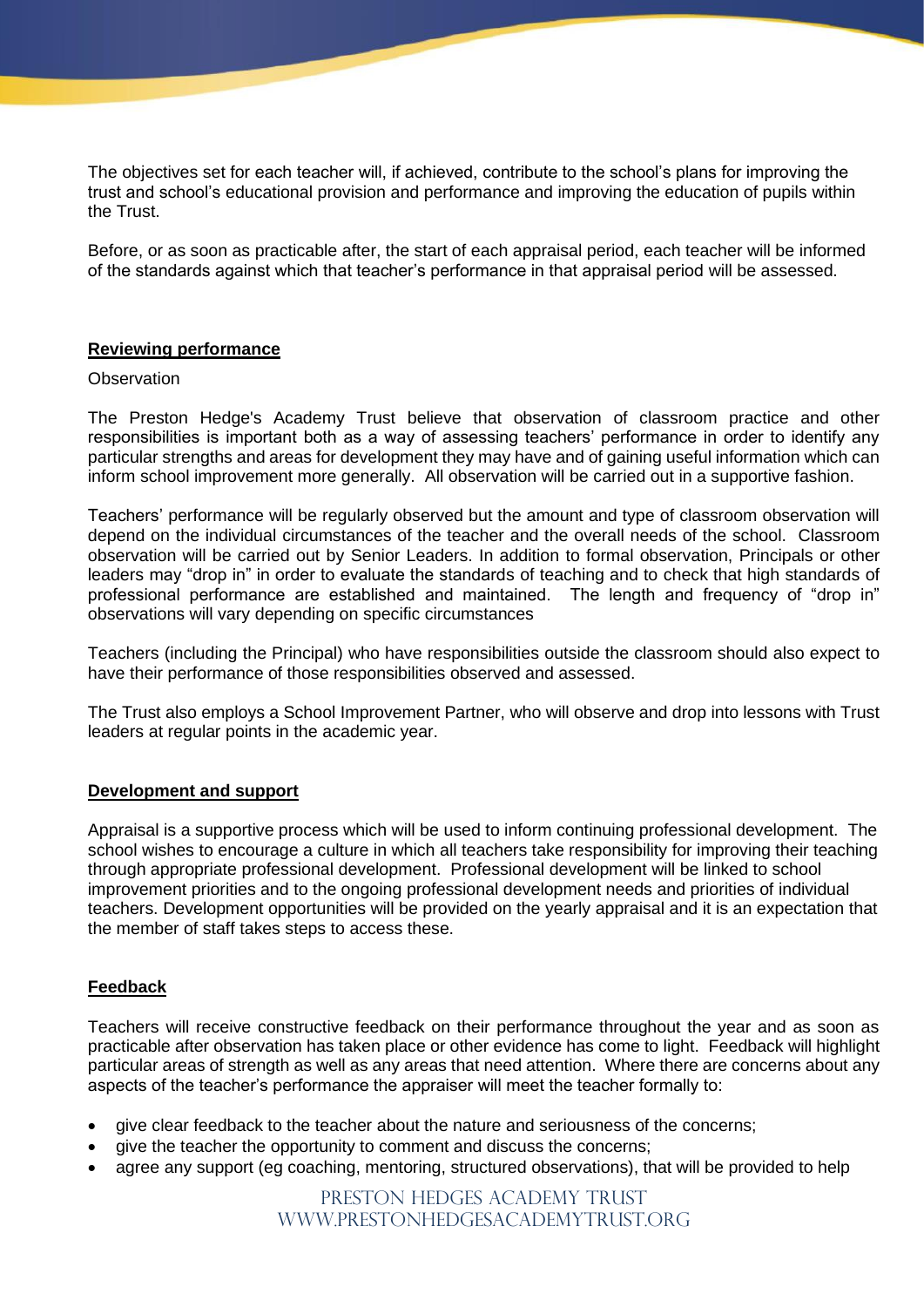address those specific concerns;

- make clear how, and by when, the appraiser will review progress
- explain the implications and process if no or insufficient improvement is made.

When progress is reviewed, if the appraiser is satisfied that the teacher has made, or is making, sufficient improvement, the appraisal process will continue as normal, with any remaining issues continuing to be addressed though that process.

# **Transition to capability**

If the appraiser is not satisfied with progress, the teacher will be notified in writing that the appraisal system will no longer apply and that their performance will be managed under the capability procedure, The capability procedures will be conducted following the school policy.

# **Annual assessment**

Each teacher's performance will be formally assessed in respect of each appraisal period. In assessing the performance of Trust leaders the Trust Board must consult the external adviser.

This assessment is the end point to the annual appraisal process, but performance and development priorities will be reviewed and addressed on a regular basis throughout the year in interim meetings*.*

The teacher will receive as soon as practicable following the end of each appraisal period a written appraisal report. In this school, teachers will receive their written appraisal reports by 31<sup>st</sup> December (31 December for the Principal). The appraisal report will include:

- details of the teacher's objectives for the appraisal period in question;
- an assessment of the teacher's performance of their role and responsibilities against their objectives and the relevant standards;
- an assessment of the teacher's professional development needs and identification of any action that should be taken to address them;
- a recommendation on pay where that is relevant

The assessment of performance and of professional development needs will inform the planning process for the following appraisal period.

# **General Principles Underlying This policy**

## **Confidentiality**

The appraisal process will be treated with confidentiality. However, the desire for confidentiality does not override the need for Trust Leaders and the Trust Board to quality-assure the operation and effectiveness of the appraisal system. It is also of note that there may be occasions where targets need to be shared with those members of staff providing support or professional development.

## **Consistency of Treatment and Fairness**

The Trust Board is committed to ensuring consistency of treatment and fairness. It will abide by all relevant equality legislation, including the duty to make reasonable adjustments for disabled

> PRESTON HEDGES ACADEMY TRUST www.prestonhedgesacademytrust.org